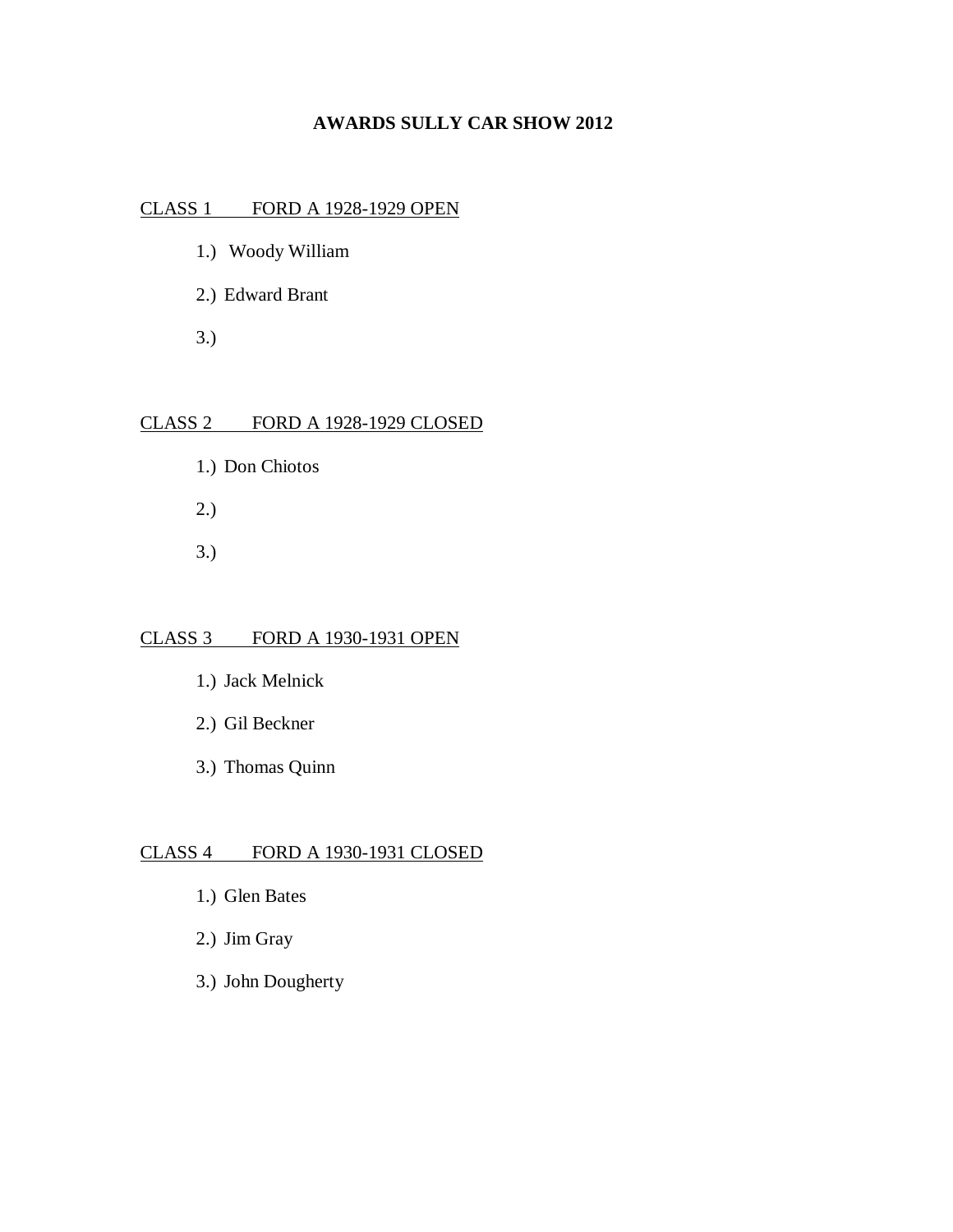#### CLASS 5 FORD A 1928-1931 COMMERCIAL

- 1.) Sharon Parker
- 2.) Billy Jaeger
- 3.) Richard Largent

## CLASS 6 FORD T THRU 1927

- 1.) Dick Javis
- 2.) Lee Snowberger
- 3.) Ronald Frenete

#### CLASS 7 FORDS 1932-1942

- 1.) Michael Kozak
- 2.) Wayne Chadderton
- 3.) Keith Randall

#### CLASS 8 FORDS 1946-1953

- 1.) Joe Freund
- 2.) Butch Sevila
- 3.) Jim McDaniel

#### CLASS 9 FORDS 1954-1959

- 1.) John Liebermann
- 2.)
- 3.)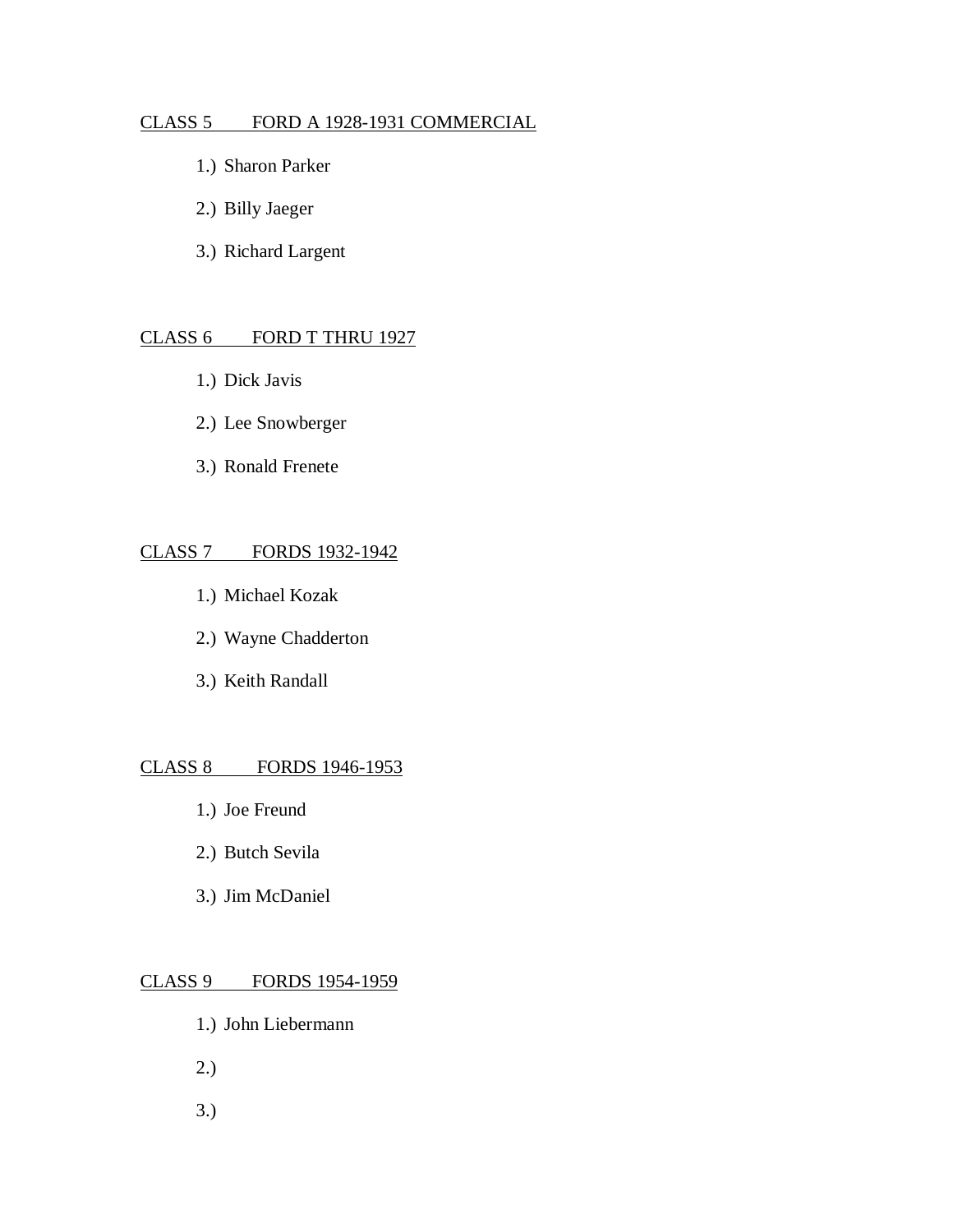#### CLASS 10 FORDS 1960-1987

- 1.) David Claveloux
- 2.)
- 3.)

# CLASS 11 MUSTANGS 1964-1966

- 1.) Peter Friend
- 2.) Edd Davis
- 3.) Carl Nolte

#### CLASS 12 MUSTANGS 1967-1987

- 1.) Stephen Zimmerly
- 2.) Rex Turner
- 3.) Bob Coates

#### CLASS 13 T-BIRDS 1955-1957

- 1.) Jim Chesley
- 2.) Warren Hayes
- 3.) Steve Warner

#### CLASS 14 T-BIRDS 1958-1987

- 1.) Peg Hayes
- 2.) George Smolenyak
- 3.) Tom doughtery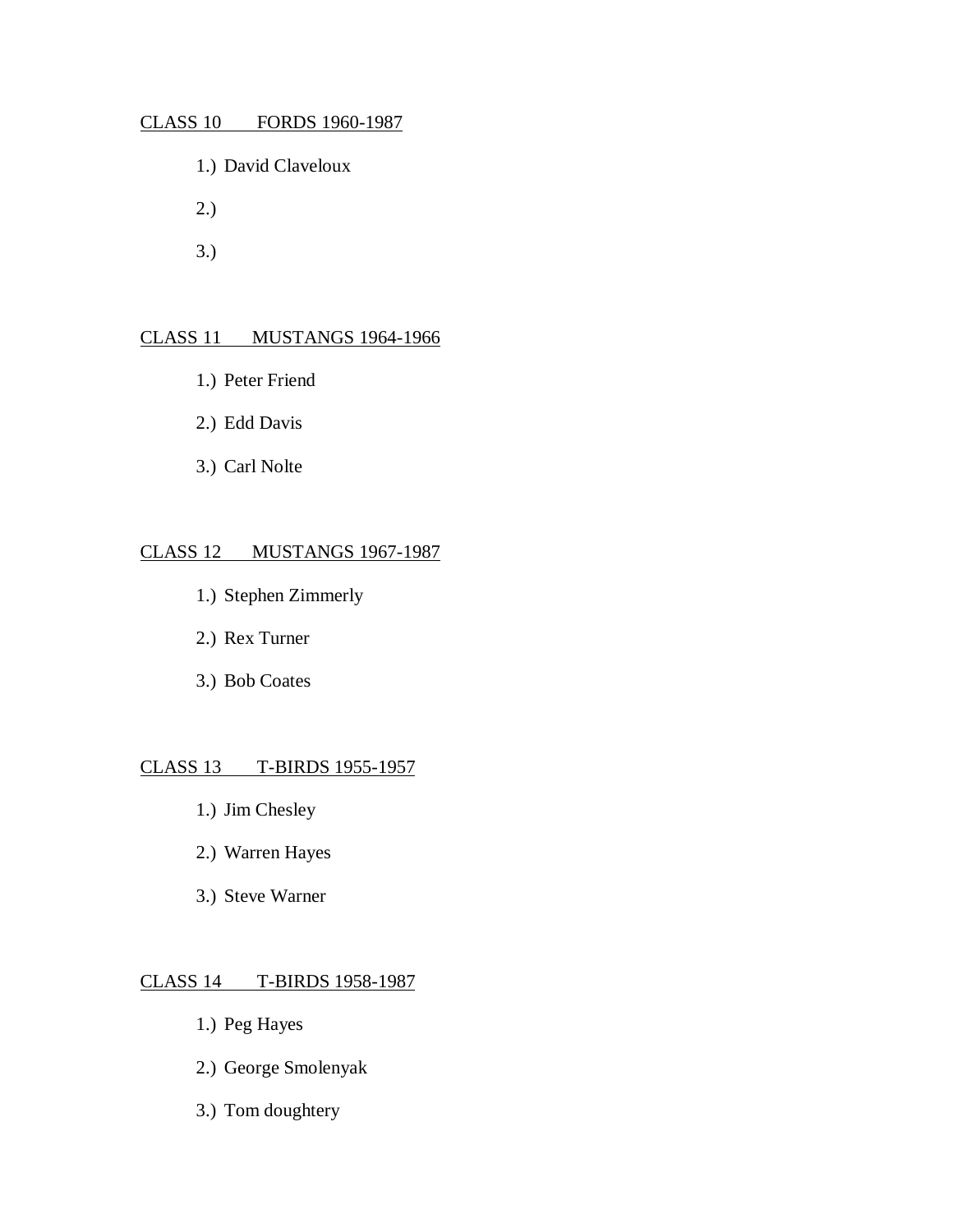#### CLASS 15 CHEVROLETS 1955-1957

- 1.) Jim Batchelder
- 2.) Harold Chamberline
- 3.)

#### CLASS 16 CHEVROLETS 1958-1987

- 1.) Scott Leaf
- 2.) Jim Simpson
- 3.) Pauline Davis

#### CLASS 17 CORVETTES 1953-1967

- 1.) Jim Board
- 2.) Robert Spelke
- 3.) George Scharer

#### CLASS 18 CORVETTES 1968-1987

- 1.) Barry Goodwin
- 2.) Harry Malone
- 3.) Doug Norman

#### CLASS 19 PONTIACS THRU 1987

- 1.) Chester Ewart
- 2.) David Pilkins
- 3.) Hampton Palmer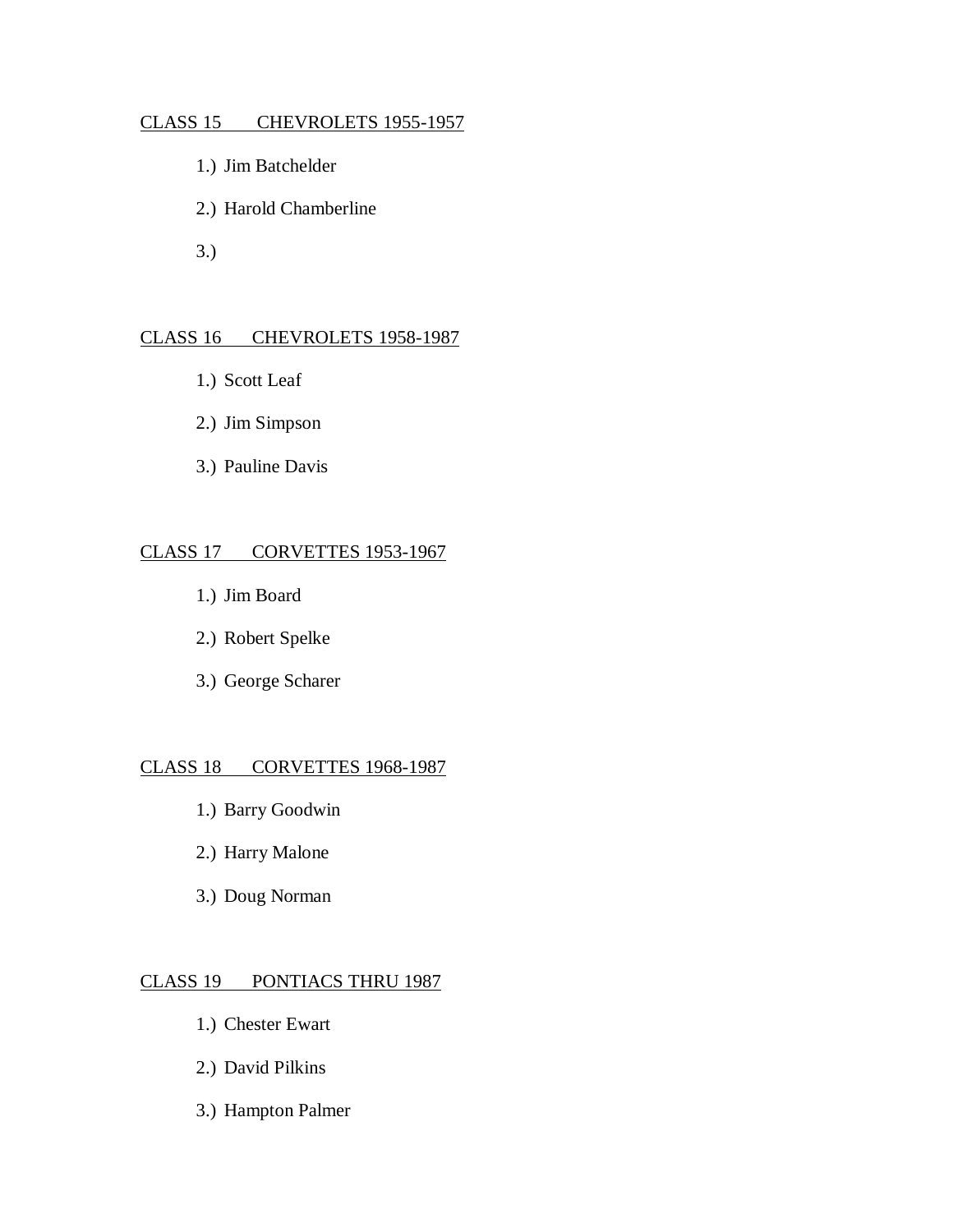### CLASS 20 STUDEBAKERS ALL YEARS

- 1.) Bruce Blum
- 2.) George Marshall
- 3.) Michael Jackowski

#### CLASS 21 CHRYSLERS THRU 1987

- 1.) Paul Reichert
- 2.) Billy Simons
- 3.) Tom Decker

#### CLASS 22 OTHER VEHICLES THRU 1931

- 1.) Jim Cross
- 2.) Duane Perrin
- 3.)

# CLASS 23 OTHER VEHICLES 1932-1939

- 1.) William Winter
- 2.) Ben Swecker
- 3.) Tim Travers

## CLASS 24 OTHER VEHICLES 1940-1948 (entire class missed)

- 1.)
- 2.)
- 3.)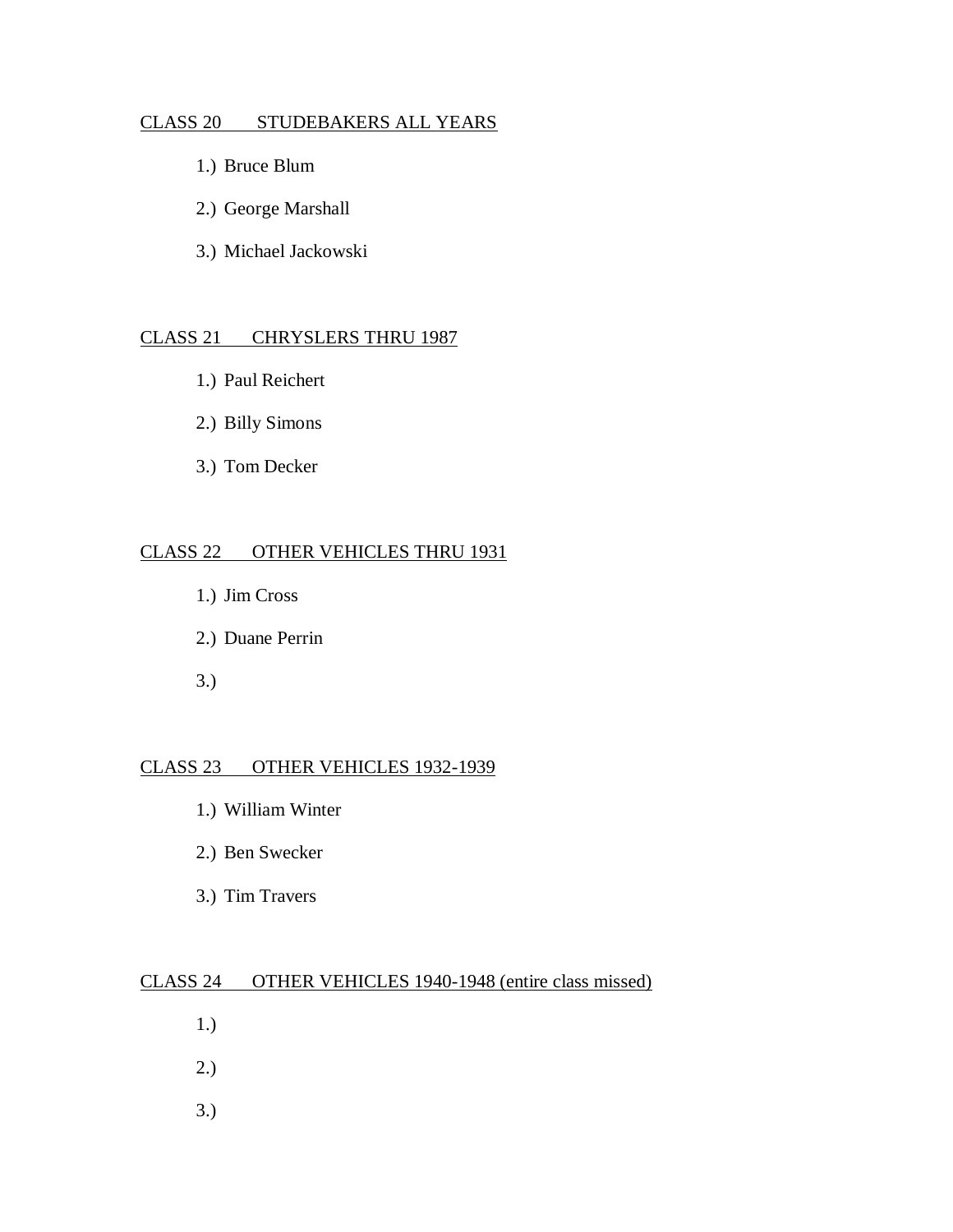#### CLASS 25 OTHER VEHICLES 1949-1954

- 1.) Patrick Galletta
- 2.) Dallas Lunceford
- 3.)

# CLASS 26 OTHER VEHICLES 1955-1959

- 1.) Gary Keenan
- 2.)
- 3.)

### CLASS 27 OTHER VEHICLES 1960-1969

- 1.) George King
- 2.) Nick Marinaccio
- 3.) Jeff Fox

## CLASS 28 OTHER VEHICLES 1970-198

- 1.) Chris Weston
- 2.) Paul Puff
- 3.) Jim McCormack

# CLASS 29 MG'S THRU 1987

- 1.) Joe Donley
- 2.) Jeff Megure
- 3.) Christopher Mawdsley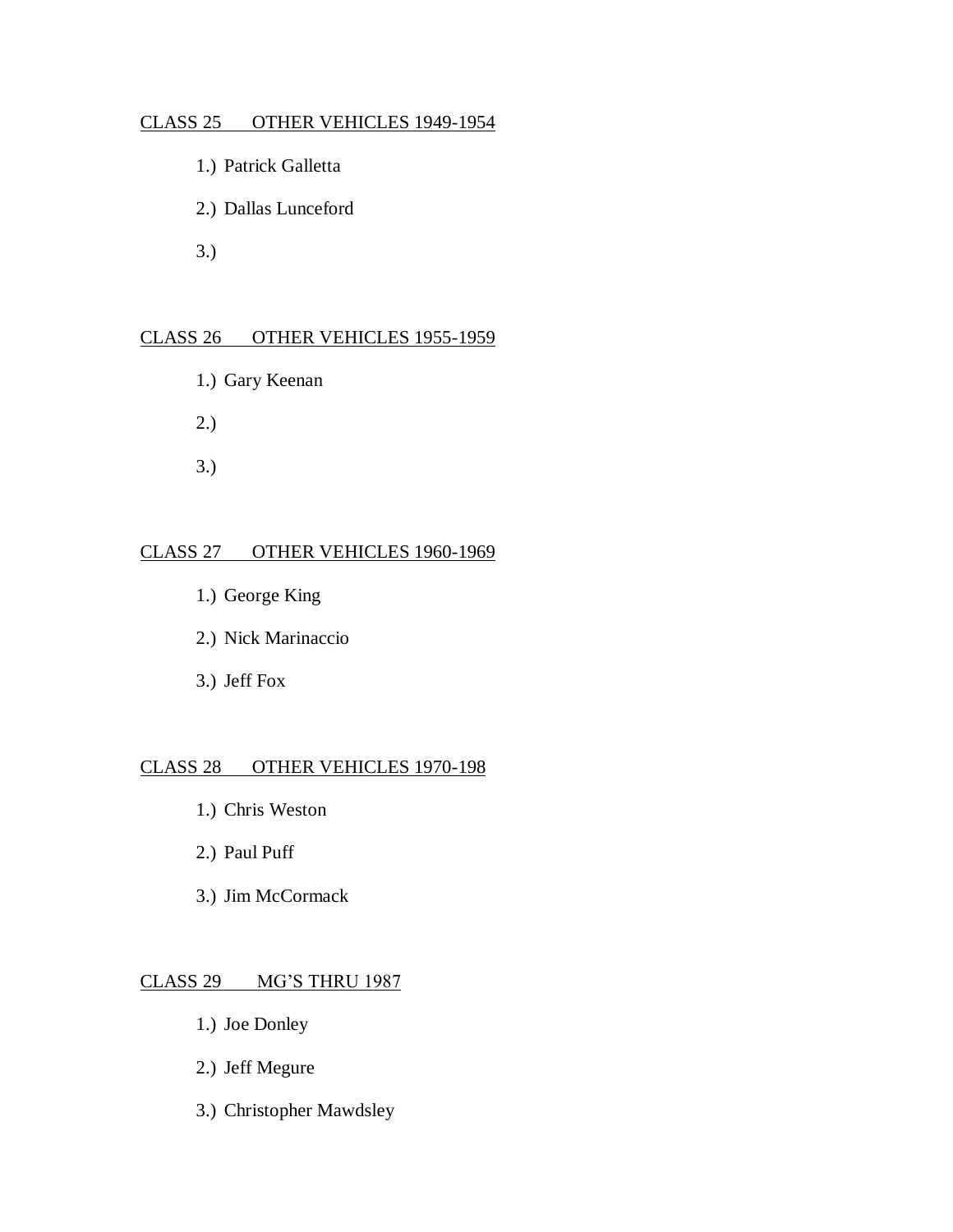### CLASS 30 FOREIGN THRU 1969

- 1.) Janet Wood
- 2.) Mike Hughes
- 3.) Raymond Schlicht

#### CLASS 31 FOREIGN 1970-1987

- 1.) Buckley Cording
- 2.) Thomas Neel
- 3.) John Keating

#### CLASS 32 LIGHT COMMERCIAL THRU 1987

- 1.) John Williams
- 2.) Jason Javaras
- 3.) Gavin Lambert

## CLASS 33 HEAVY COMMERICAL THRU 1987

- 1.) Eddie Jappell
- 2.) John Weinrich
- 3.)

#### CLASS 34 MILITARY THRU 1987

- 1.) Ray Clements
- 2.) Robert Shawn
- 3.) Keith Dana